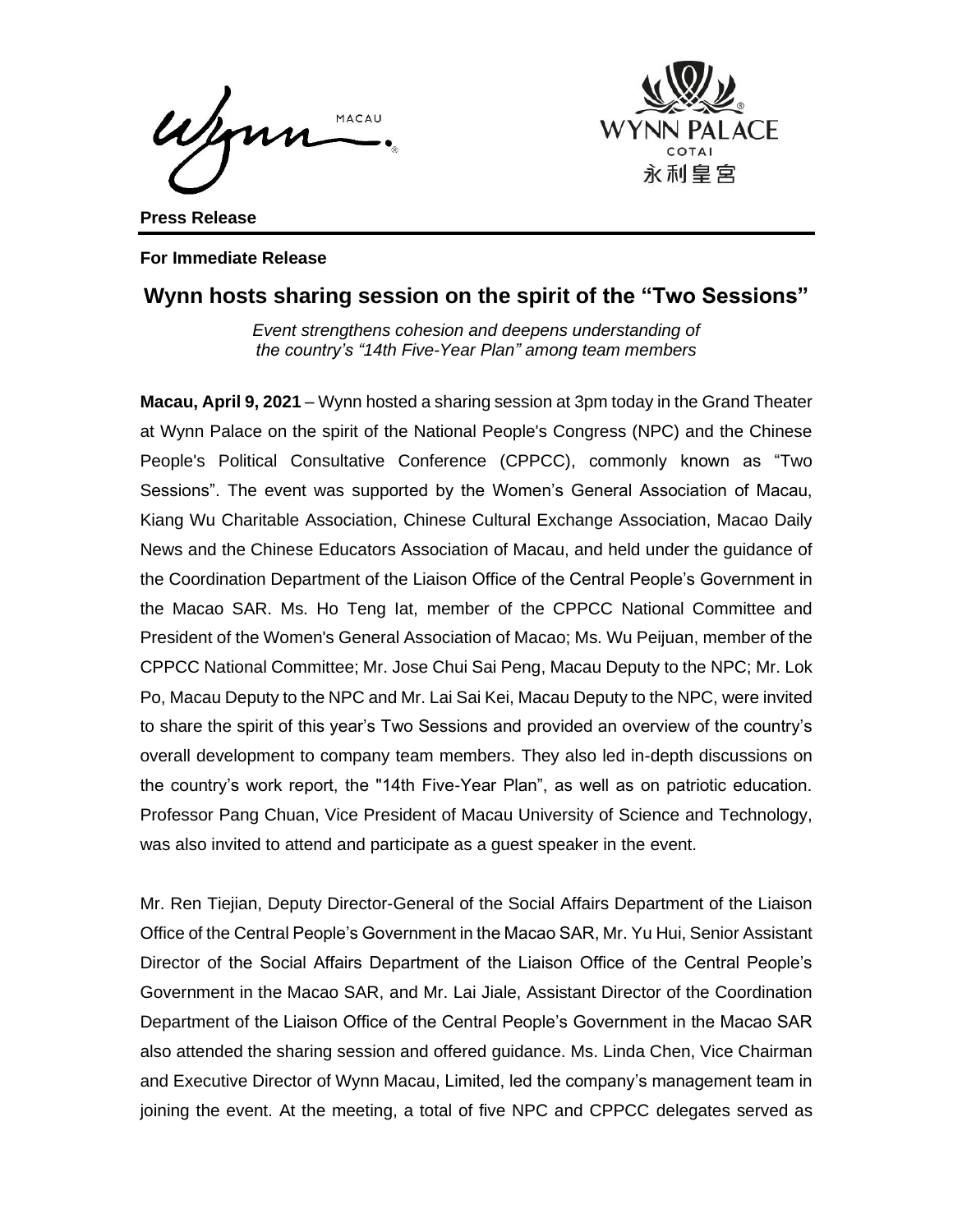MACAU



keynote speakers, conveying the spirit of the Two Sessions and national policies to more than 250 members of the Wynn team.

Ms. Ho Teng Iat, member of the CPPCC National Committee and President of the Women's General Association of Macao, gave a detailed introduction on the CPPCC. She said that the Two Sessions were fruitful, pragmatic and efficient, playing a key role in strengthening confidence and gathering strength. It set the direction for a new journey in constructing a comprehensive modern socialist country, and was a democratic, pragmatic, united, and progressive conference. Ho noted that the "14th Five-Year Plan" provides broader opportunities for Macau's future development and moderate diversification. The spirit of the Two Sessions should be accurately understood in order to be implemented into relevant work. Macau should also act in line with the country's national strategic goals to complement the "14th Five-Year Plan", facilitate the post-pandemic economic recovery, and seize the opportunity for better integration with the path of national development. She also encouraged women to be builders of good causes, advocates of civilization, and strivers who dare to pursue their dreams. They should demonstrate their unique roles in society and the family, and promote positive family culture. Ho also urged the need to safeguard national sovereignty and development interests, to continue to support the SAR government in governing in accordance with the law, and to strengthen the transmission and promotion of "Love for the Motherland and for Macau" among young people, thereby upholding the principle of "patriots governing Macau" and building momentum in society. Efforts should also be made for the moderate diversification of Macau's industry, as well as the continuous advancement of the successful practice of "One Country, Two Systems" with Macau characteristics in the new era, in the hope of making significant contributions to the realization of the great rejuvenation of the Chinese nation.

Mr. Jose Chui Sai Peng, Macau Deputy to the NPC and Chairman of the Chinese Cultural Exchange Association, shared during the session the work report of the State Council of the People's Republic of China, the "14th Five-Year Plan" and the long-range objectives through 2035. When detailing the "14th Five-Year Plan", they once again emphasized Macau's position and mission in the development of "One centre, one platform, and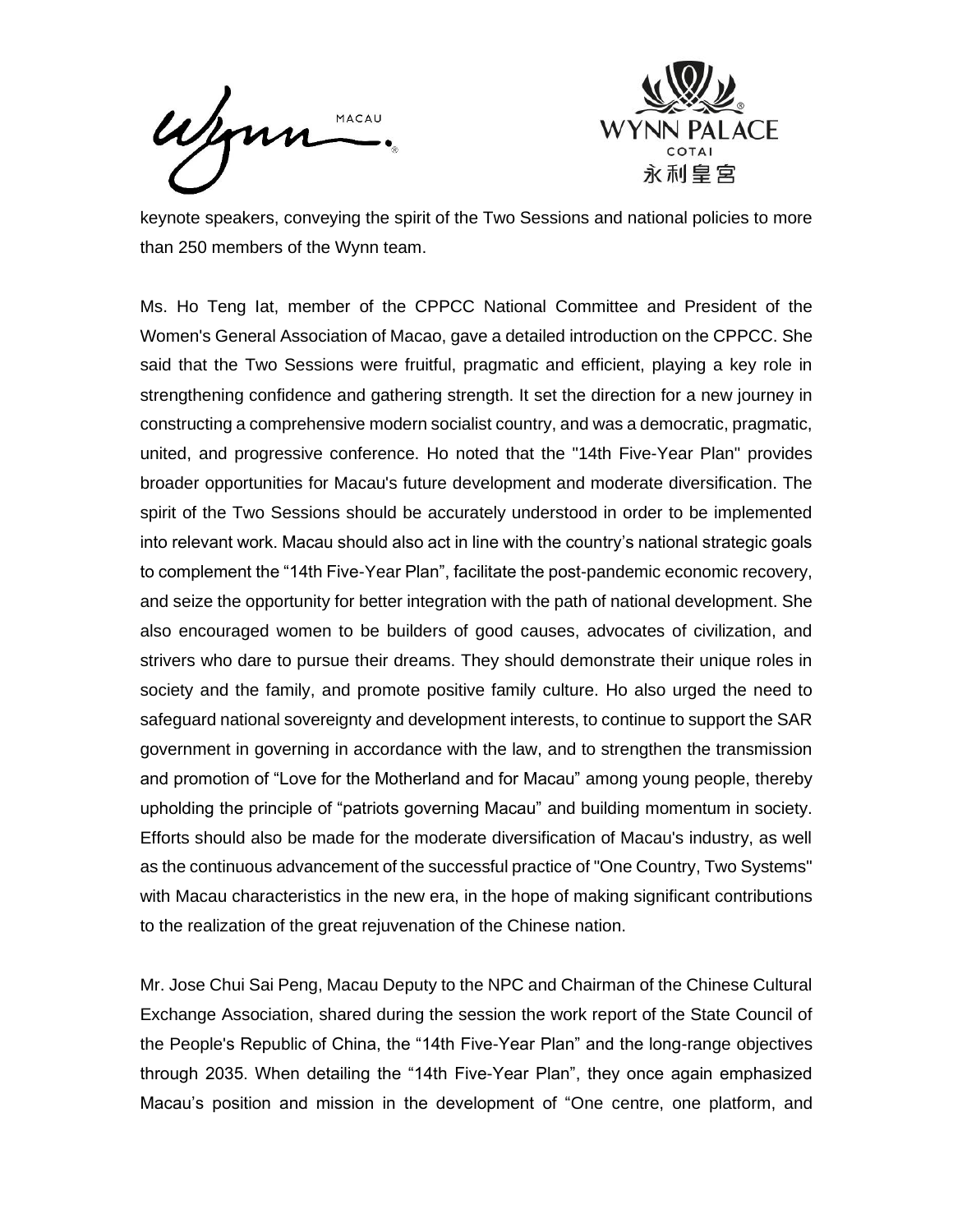



diversified industries". On this basis, it clearly gives Macau the new development direction of "one base, R&D and manufacturing of Chinese medicine, specialty finance, and hightech industries". Chui also suggested that Macau be promoted to become a "technological innovation display and experience platform" of the Guangdong-Shenzhen-Hong Kong-Macau Innovative Technology Corridor. This can be done by introducing cutting-edge products such as smart clothing, food, housing and transportation from high-end technology companies from the Mainland and treating Macau as a platform for their promotion and application. This would allow technological innovation to enrich elements of Macau as a World Centre of Tourism and Leisure, as well as effectively enhancing the satisfaction and sense of achievement of Macau residents and tourists. At the same time, Macau's comprehensive tourism and leisure enterprises are encouraged to consider further leveraging their superior hospitality, conference and exhibition capabilities, seizing the opportunities provided by technology to promote the high-quality development of Macau.

Ms. Wu Peijuan, member of the CPPCC National Committee, Vice Chairman of the Jinghu Charity Association and Secretary General of Macau Jinghu Hospital Charity Association, shared that during the Two Sessions, President Xi Jinping visited members of the healthcare and education sectors who participated in the CPPCC and the joint group meeting, sending a clear signal to promote the high-quality development of healthcare and education in this new stage of development. Wu said that with the support of the country and the leadership of the Macau SAR government, Macau's achievements in pandemic prevention and control over the past year are recognized by all. Frontline health-care workers must work with all walks of life to normalize pandemic prevention and control measures and provide high-quality medical services to residents. As a member of the CPPCC, we should continue to play a dual and positive role, enhance the effectiveness of consultations and suggestions, strengthen national education among young people, and facilitate the government solving emerging problems and contradictions in the economic and social development of Macau. Wu introduced the joint proposal of a number of CPPCC members, suggesting the planning and construction of a Guangdong-Macao Traditional Chinese Medicine (TCM) Technology Industrial Park, giving full play to the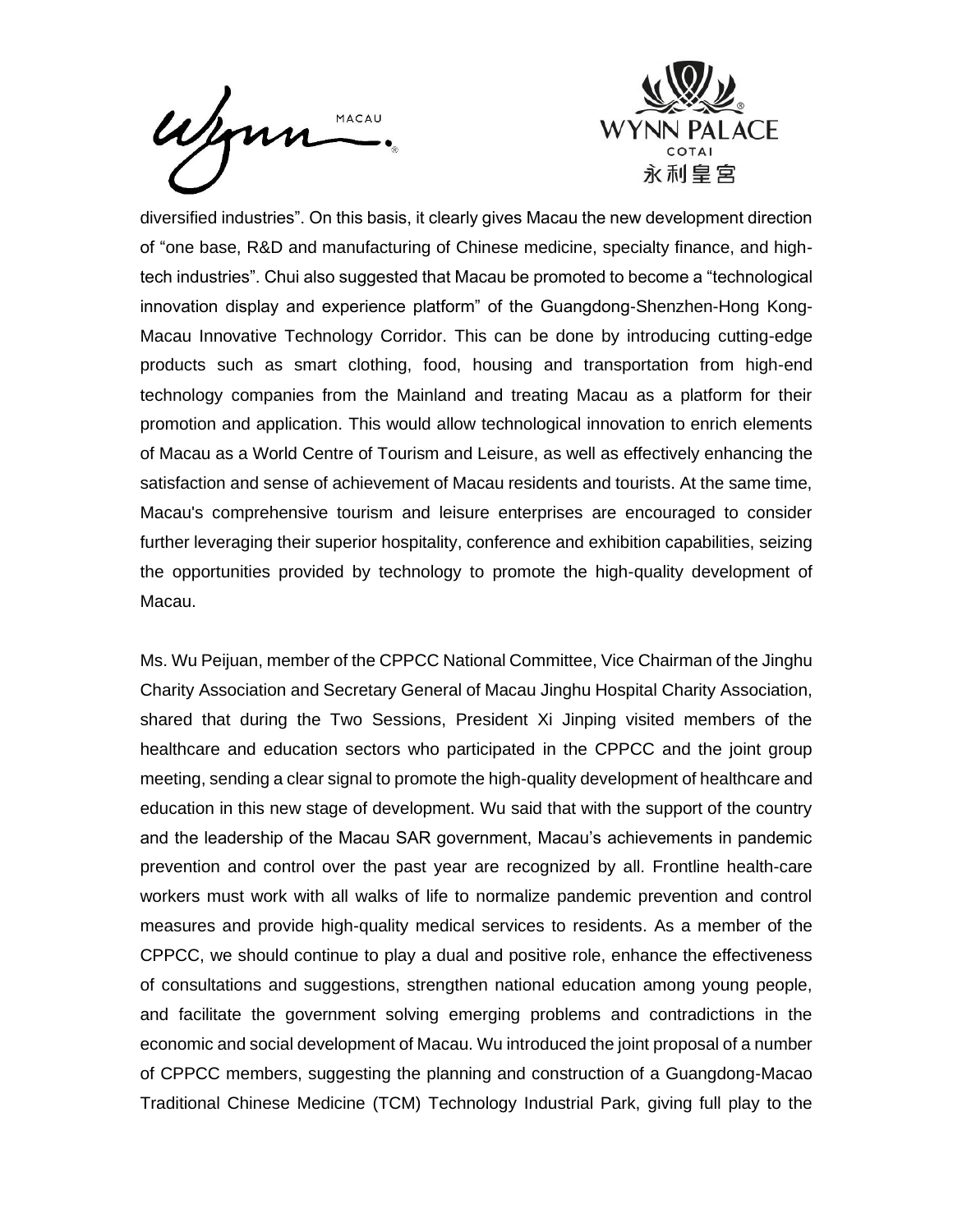Wynn MACAU



advantages of Macau's "One Country, Two Systems" and the Hengqin National Development Zone. Focusing on the top-level design of the TCM Technology Industrial Park, it is also worth the tourism industry jointly considering how to organically integrate with it, maintaining the moderate diversification of Macau's industry and creating more opportunities in the common development of Hengqin and Macau.

Mr. Lok Po, Macau Deputy to the NPC and Director of Macao Daily News, said that it requires the joint effort of people from all walks of life in Macau in order to align with the country's "14th Five-Year Plan" and integrate into the Greater Bay Area. He called on all sectors of Macau to support the integration of the SAR government into the overall path of national development, consolidate the hard-won gains in the fight against the pandemic, and revitalize the economy of Macau. In addition, he expressed hope that the youth of Hong Kong and Macau will build up patriotic self-confidence, sharing in the glory of the reformative development, prosperity and strength of the motherland, and caring more about the motherland. He pointed out that under the influence of the pandemic, only China is capable of relying on domestic demand to promote positive economic growth, which proves that the policy of strengthening "internal circulation" and "dual circulation" will have a certain effect, as well as the advantages of socialism with Chinese characteristics. However, he also cited the importance of environmental protection when developing the economy and of laying a solid foundation for science and technology. In the fields of art and culture, Lok agreed that the development of the GBA needs to integrate with education and emerging industries. This could provide young people with more diverse development opportunities while promoting the spirit of patriotism and love for the country and Macau, and fully utilize the advantages of Macau and the various policies of the GBA to provide a brighter future for Macau's young people.

Mr. Lai Sai Kei, Macau Deputy to the NPC, Vice President of The Chinese Educators Association of Macau and Principal of Keang Peng School shared his insights at the meeting focusing on the "Proposals on Supporting the Hong Kong and Macau Special Administrative Regions to Enforce Constitution and Basic Law Education" jointly proposed by the representatives of Macau in the NPC. He said that since 2019, the Education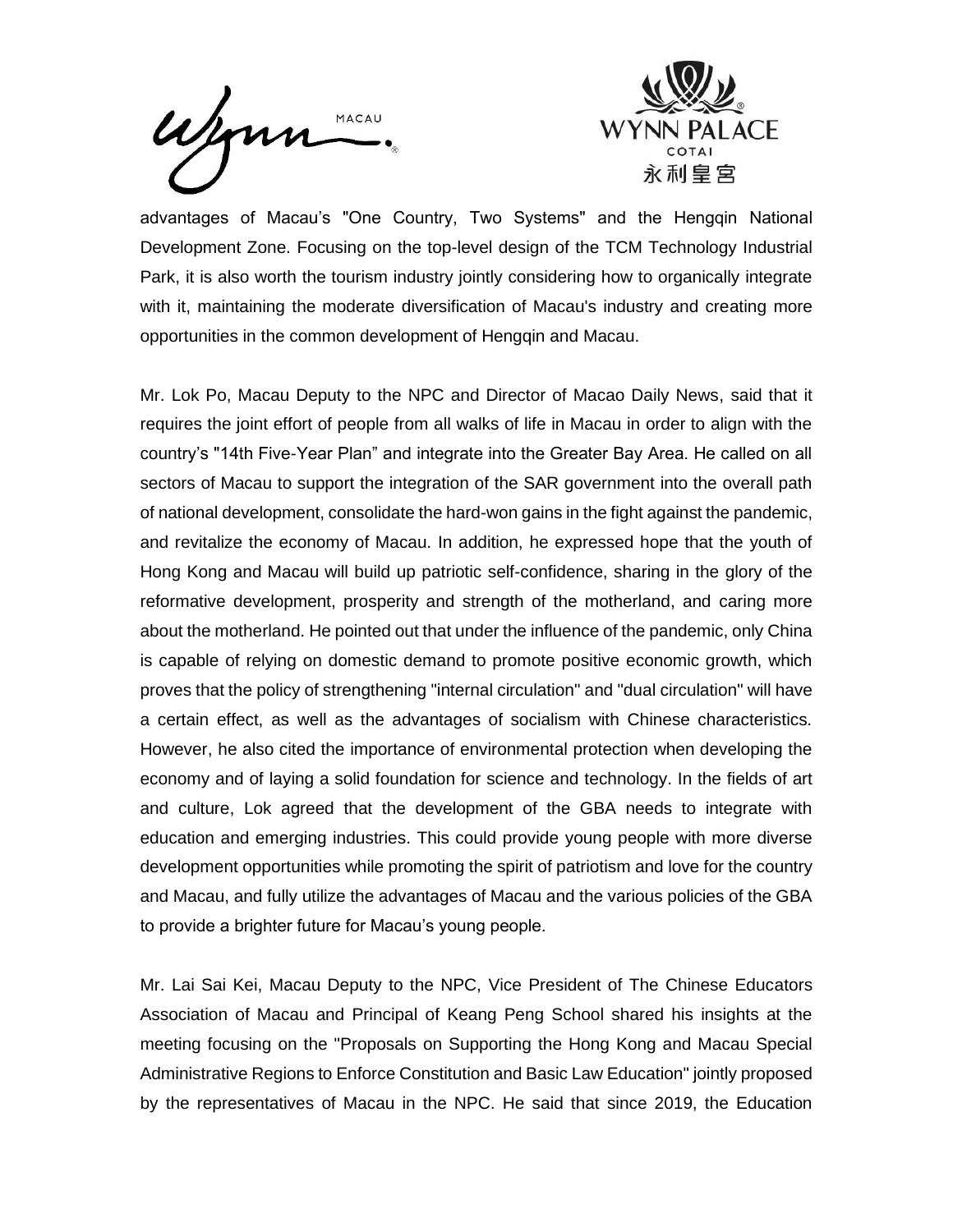



Bureau of the Macau SAR, the Macau Basic Law Promotion Association, and the Centre for Constitutional Law and Basic Law Studies of the University of Macau have made an active effort to improve the content of education on the constitution and basic law and to establish clear standards for evaluating teaching quality. Due to the inadequate quality of teaching materials, teaching capabilities and training, Macau's primary and secondary schools still need to make targeted enhancements in their approach to constitution and basic law education. As such, he suggested arranging for experts to compile a series of textbooks about the constitutions and basic laws of the Hong Kong and Macau SARs while also strengthening the training of teachers, guiding and supporting Macau to optimize the evaluation of teaching plans on the constitution and basic law. This will further improve the framework for patriotic education in Macau, strengthening young people's sense of belonging to the motherland. Above all, this will be beneficial to the sustainable and longterm development of "One Country, Two Systems", enabling society to maintain prosperity and stability.

Ms. Linda Chen said that 2021 is the first year of the implementation of the "14th Five-Year Plan" and the start of a new stage in the country's journey toward fully building a modern socialist country. Wynn hopes that the sharing session on the Two Sessions enables team members to deepen their understanding of the country's overall development, work together cohesively for the start of the "14th Five-Year Plan", and to work hard for the country, Macau, and the development of society, thereby firmly striding towards its goal.

The sharing session drew a positive response from various departments at Wynn. More than 250 team members attended, including senior management, back of house executives, and frontline staff, reflecting the importance of the fruitful outcome of the Two Sessions and its significance to Macau's development. It also further demonstrated Wynn's commitment to spreading a sense of care to all corners of the community.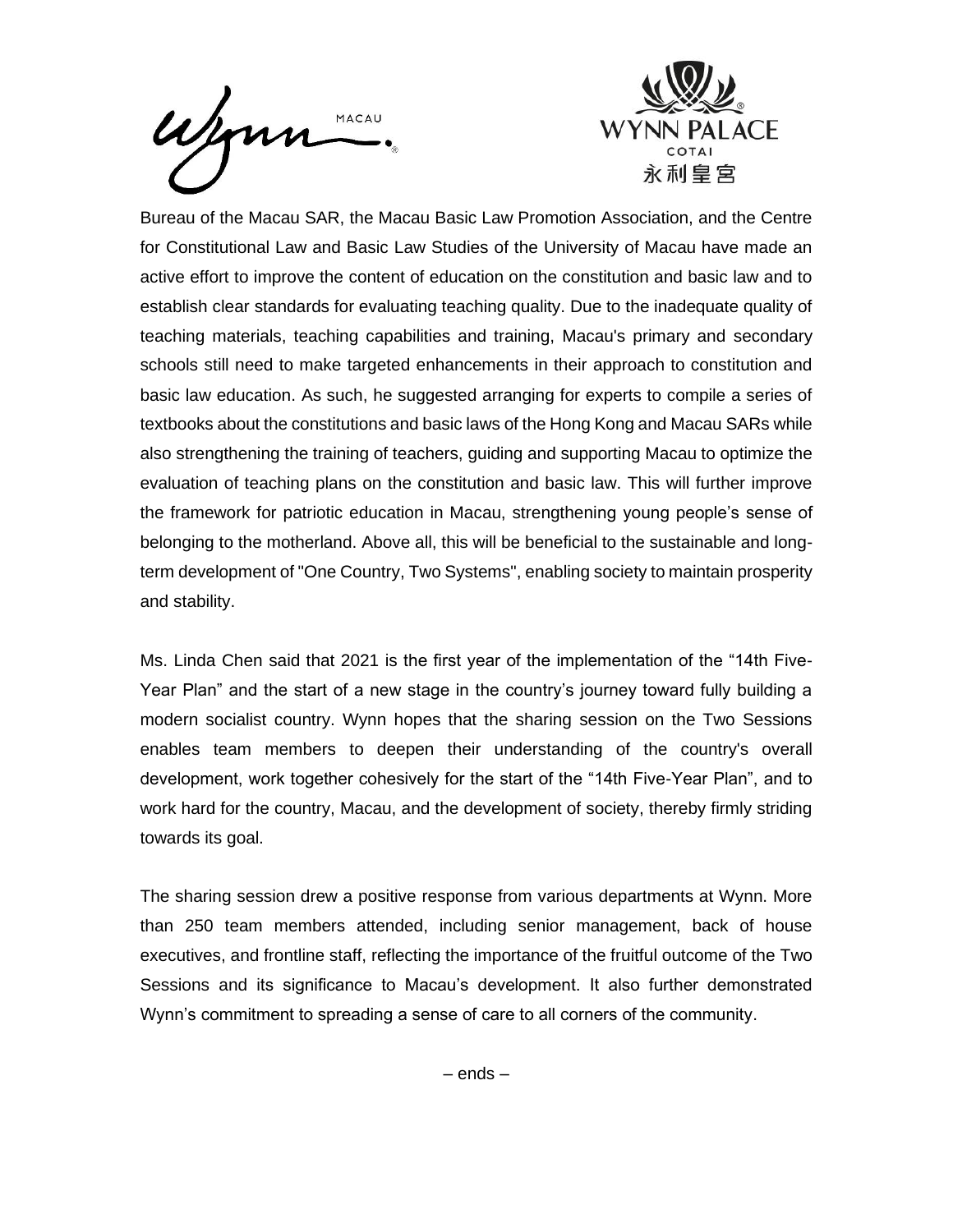Wym MACAU



**Photo Caption:**



The five NPC and CPPCC delegates served as keynote speakers, sharing highlights and spirit of the Two Sessions with over 250 participating Wynn team members



Ms. Linda Chen, Vice Chairman and Executive Director of Wynn Macau, Limited presents guests with commemorative souvenirs during the session